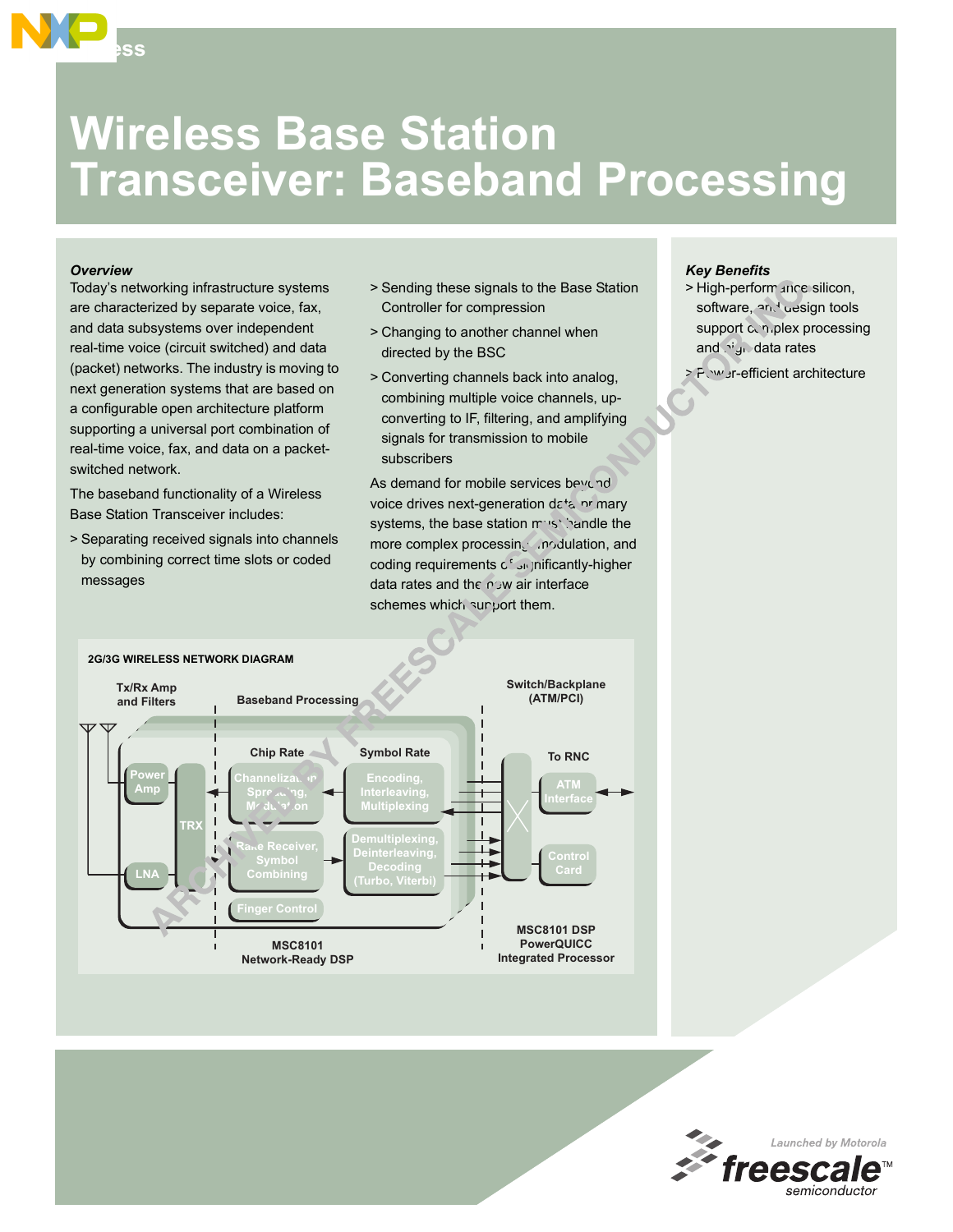

| <b>Freescale Ordering Information</b> |                                                                                                         |                                                                                                                                                                                                                                                                                                                                                                                                                                                                                         |  |  |
|---------------------------------------|---------------------------------------------------------------------------------------------------------|-----------------------------------------------------------------------------------------------------------------------------------------------------------------------------------------------------------------------------------------------------------------------------------------------------------------------------------------------------------------------------------------------------------------------------------------------------------------------------------------|--|--|
| <b>Part Number</b>                    | <b>Product Highlights</b>                                                                               | <b>Additional Information</b>                                                                                                                                                                                                                                                                                                                                                                                                                                                           |  |  |
| XC8101M1375C                          | 332-Pin FC-BGA package; 275 MHz; 1375 MMACS;<br>137 MHz CPM, 63 MHz System Bus; 275 MHz<br><b>EFCOP</b> | 1.6 V core, 3.3 V I/O; 512K-bytes unified program and data memory configurable<br>by the application, 4 ALUs, EFCOP, CPM, System Integration Unit. 16-channel<br>DMA, 64-bit 60x compatible system bus. Suited for networking infrastructure<br>applications such as 2.5G and 3G wireless infrastructure, IP telephony (voice, fax,<br>modem, and video IP gateways). ATM Edge/Carrier switching and transmissions<br>and centralized DSP services (compression and echo cancellation). |  |  |
| XC56321FC200                          | 196-Pin FC-BGA package; 200 MHz; 400 MMACS;<br>200 MHz EFCOP                                            | 1.6 V core, 3.3 V I/O; 576K-bytes of on-chip memory (32-112K words program;<br>160-80K words data); 8 memory switch options; optional 1K words instruction<br>cache                                                                                                                                                                                                                                                                                                                     |  |  |
| XPC8260 PowerQUICC II                 | CPU/CPM/Bus Speed (MHz); 166/133/66 (HFB);<br>200/133/66 (IFB); 200/166/66 (IHB)                        | Supports fast Ethernet HDLC channels and OC-3 ATM up to 100 MHz CPU,<br>166 MHz CPM, 66 MHz Bus                                                                                                                                                                                                                                                                                                                                                                                         |  |  |
|                                       |                                                                                                         |                                                                                                                                                                                                                                                                                                                                                                                                                                                                                         |  |  |

## *Design Challenges*

As networks move from circuit switched to packet switched, base station solutions must support the intense demands of next-generation telecommunications. Today's fixedplatform systems often have closed

proprietary architectures. Nextgeneration systems will be based on a configurable open architecture platform that supports a universal port combination of real-time voice, fax, and data on a packet-switched network. Chip-rate and symbol-rate processing in

these systems demand very highperformance digital signal processors (DSPs). In a ddition, the network interface to the radio network controller  $(RNC)$ -  $\lambda TM$  and T1/E1—requires support for industry standard broadband protocols.

### **NEXT-GENERATION WIRELESS BASE STATION BLOCK DIAGRAM**

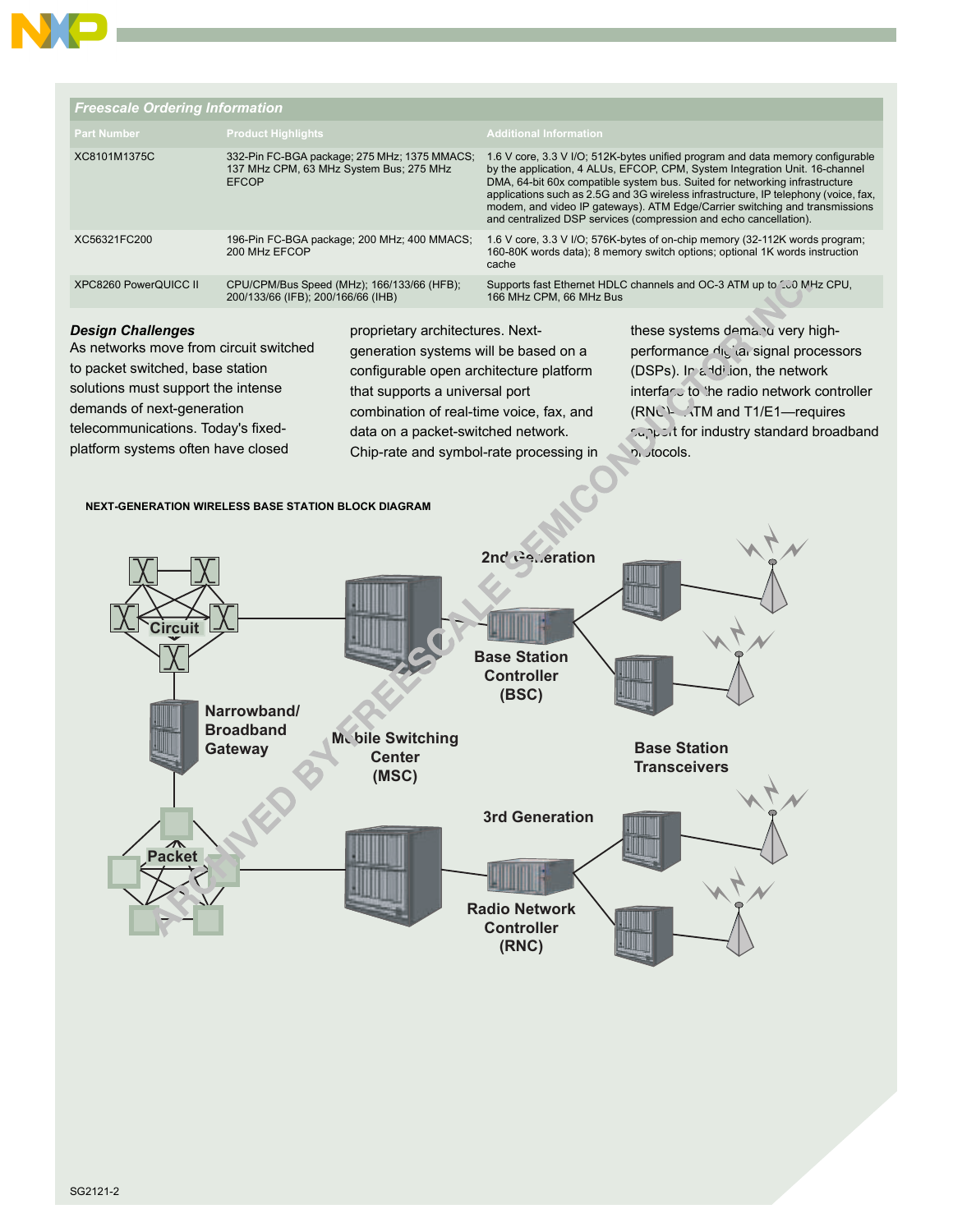*Freescale Semiconductor Solution* To meet the needs of the wireless market, Freescale Semiconductor believes it is vital to provide more than silicon to our customers. The building blocks for tomorrow's solutions include silicon, software, and design tools.

## **Signal Processing**

Freescale Semiconductor offers two DSP architectures to meet baseband processing requirements for the base station transceiver:

- > The SC140 is the quad arithmetic logic unit (ALU) StarCore architecture that is used in Freescale Semiconductor's MSC810x DSP family:
	- $\cdot$  MSC8101, with up to 1500 MMACS of performance, integrates an on-chip 32-bit RISC protocol machine, allowing connectivity to standard network backbones such as ATM, fast Ethernet, and fast TDM highways.

• MSC8102 consists of four SC140 cores featuring up to 6000 MMACS of performance and 1436KB of onchip static RAM (SRAM) memory.

The SC140 core features 1200 MMACS of performance. It is highlevel-language friendly and features a comprehensive set of software tools. Application software modules for GSM, CDMA, and TDMA vocoders, and 3G cellular infrastructure are available from Freescale Semiconductor and third-party vendors.

> 24-bit DSP56300 DSP family devices are widely used today in multi-channel voice and data products (up through 2.5G). These pin-compatible DSPs enable customers to rapidly implement new telecommunications standards and bring new prodect to market. LEST

#### **Network Interface**

Network interface and station control requirements may also be served by the PowerQUICC™ family of integrated communications processors, which pioneered the dual-processor architecture:

- > A core ISA CPU handles system tasks with a variety of onboard peripherals and a standard bus ir erface.
- > A specially designed RISC communication processor, with integrated  $\sup_{\nu} \rho_{\nu}$ rt for multiple protoco's, manages serial communication channels.

This architecture significantly enhances **System performance and efficiency and** saves on power consumption. In addition, the established code base and broad third-party support from Freescale Semiconductor's Smart Network Alliance Program members further enable costefficient solutions and accelerated timeto-market for base station equipment suppliers.

| Development Tools                                              |                                                                                                                                                                                       |                                                                                                                                     |                                                                |
|----------------------------------------------------------------|---------------------------------------------------------------------------------------------------------------------------------------------------------------------------------------|-------------------------------------------------------------------------------------------------------------------------------------|----------------------------------------------------------------|
| <b>Tool Type</b>                                               | <b>Product Name</b>                                                                                                                                                                   | 'endor                                                                                                                              | <b>Description</b>                                             |
| RTOS and API                                                   | <b>OSE RTOS</b><br><b>RTXC</b>                                                                                                                                                        | OSE Systems (www.enea.com)<br>Lineo (www.lineo.com)                                                                                 | RTOS and API                                                   |
| Software Development,<br>Integration, and Debug<br>Environment | <b>MULTI</b><br>CodeWarrior<br>StarCore C++/C soft vare<br>Development Toc! Si ite<br>Tornado                                                                                         | Green Hills (www.ghs.com)<br>Metrowerks (www.metrowerks.com)<br>TASKING (www.tasking.com)<br>Wind River Systems (www.windriver.com) | Software Development,<br>Integration, and Debug<br>Environment |
| Co-Simulation                                                  | Signal Processin, Worksystems (SPW)<br>N2C Dec gn Vstem<br>Sear less V verification                                                                                                   | Cadence (www.cadence.com)<br>CoWare (www.coware.com)<br>Mentor Graphics (www.mentorgraphics.com)                                    | Co-Simulation                                                  |
| System Level Modeling and<br>Simulation                        | Svs. im Level Design<br>12c Design System<br><b>VL TLAB, Simulink</b><br>COSSAP                                                                                                       | Cadence (www.cadence.com)<br>CoWare (www.coware.com)<br>Matlab (www.matlab.com)<br>Synopsys (www.synopsys.com)                      | System Level Modeling and<br>Simulation                        |
| <b>Device Simulator</b>                                        | <b>PrimeLayer Communications Suite</b>                                                                                                                                                | PrimeLayer Software, Inc. (www.primelayer.com)                                                                                      | <b>Device Simulator</b>                                        |
| Hardware Develroment<br>Environment                            | MSC8101ADS                                                                                                                                                                            | Metrowerks (www.metrowerks.com)                                                                                                     | Hardware Development<br>Environment                            |
| <b>Device Driver Software</b>                                  | DriveWay-MSC8101<br><b>PrimeLayer Communications Suite</b>                                                                                                                            | Aisys (www.aisysinc.com)<br>PrimeLayer Software, Inc. (www.primelayer.com)                                                          | <b>Device Driver Software</b>                                  |
| <b>Third Party Support</b>                                     |                                                                                                                                                                                       |                                                                                                                                     |                                                                |
| Vendor                                                         | <b>Product</b>                                                                                                                                                                        |                                                                                                                                     | <b>Contact Information</b>                                     |
| Signals and Software Limited                                   | Embedded commu-nications software including speech coders, modems and echo<br>cancellers for applications such as cellular and PCS telephones, pagers, and wireless<br>base stations. | www.sasl.com                                                                                                                        |                                                                |
| Lake Communications                                            | Lake Genus Suite of DSP algorithms provides many common modem and vocoder<br>combinations using a common API, enabling easy integration into products.                                | www.lakecommunications.com                                                                                                          |                                                                |

#### SG2121-3